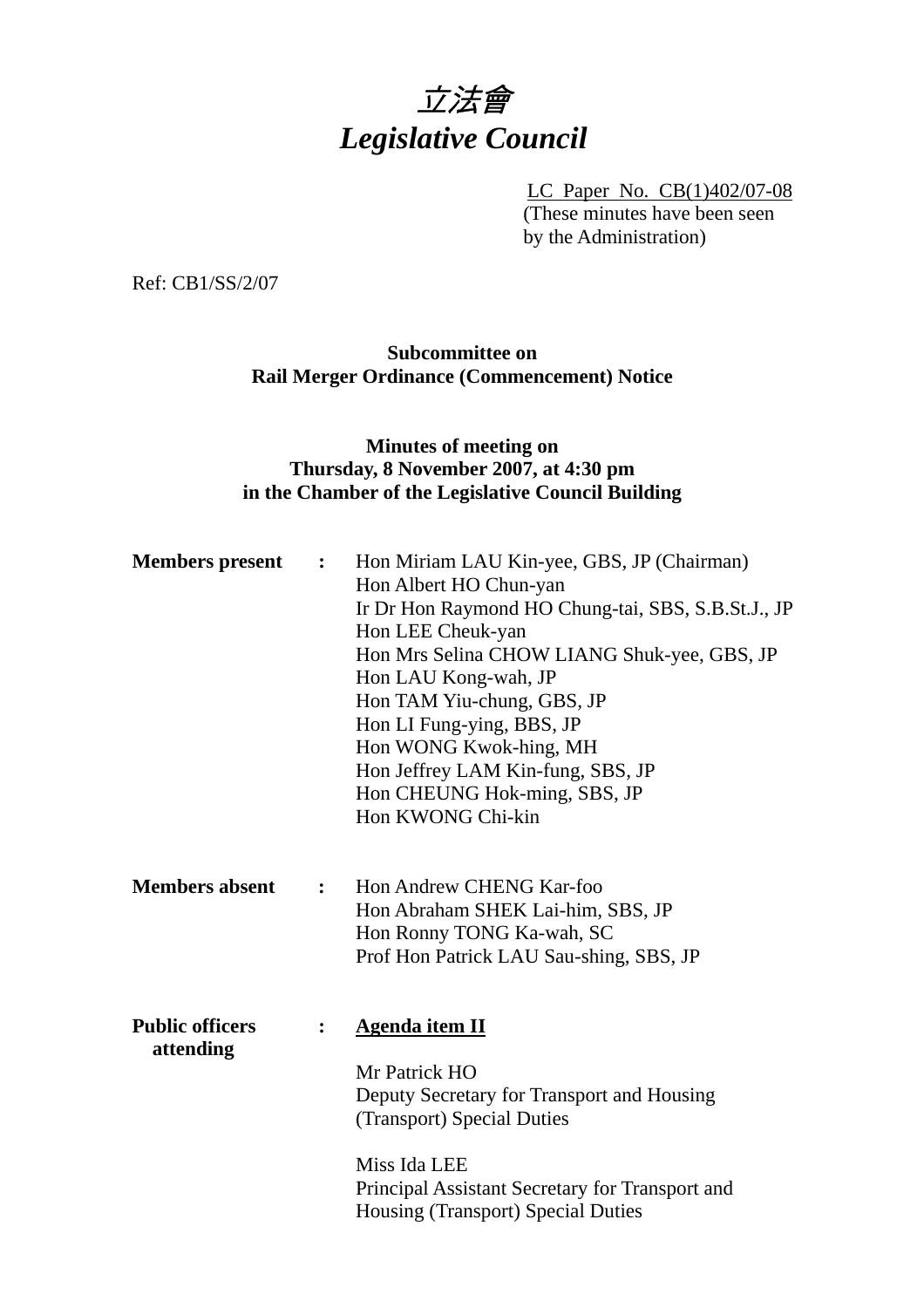Mr David LAU Principal Assistant Secretary for Financial Services and the Treasury (Treasury) I

| <b>Attendance by</b><br>invitation |                | <b>Agenda item II</b>                                           |
|------------------------------------|----------------|-----------------------------------------------------------------|
|                                    |                | <b>MTR Corporation</b>                                          |
|                                    |                | Mr Leonard TURK<br>Legal Director & Secretary                   |
|                                    |                | Mr Wilfred LAU<br><b>Head of Operations</b>                     |
|                                    |                | Mr Vincent LUK<br>General Manager - Human Resources             |
|                                    |                | Mrs Miranda LEUNG<br>General Manager – Corporate Relations      |
|                                    |                | Ms Maggie SO<br>External Affairs & Government Relations Manager |
|                                    |                | Mr Martin HANKS<br>Manager – Merger Coordination                |
|                                    |                | <b>Kowloon-Canton Railway Corporation</b>                       |
|                                    |                | Mr Y T LI<br>Senior Director, Transport                         |
|                                    |                | Mr Raymond WONG<br>Senior Corporate Affairs Manager             |
| <b>Clerk in attendance :</b>       |                | Mr Andy LAU<br>Chief Council Secretary (1)2                     |
| <b>Staff in attendance</b>         | $\ddot{\cdot}$ | Ms Connie FUNG<br><b>Assistant Legal Adviser 3</b>              |
|                                    |                | Ms Sarah YUEN<br>Senior Council Secretary (1)6                  |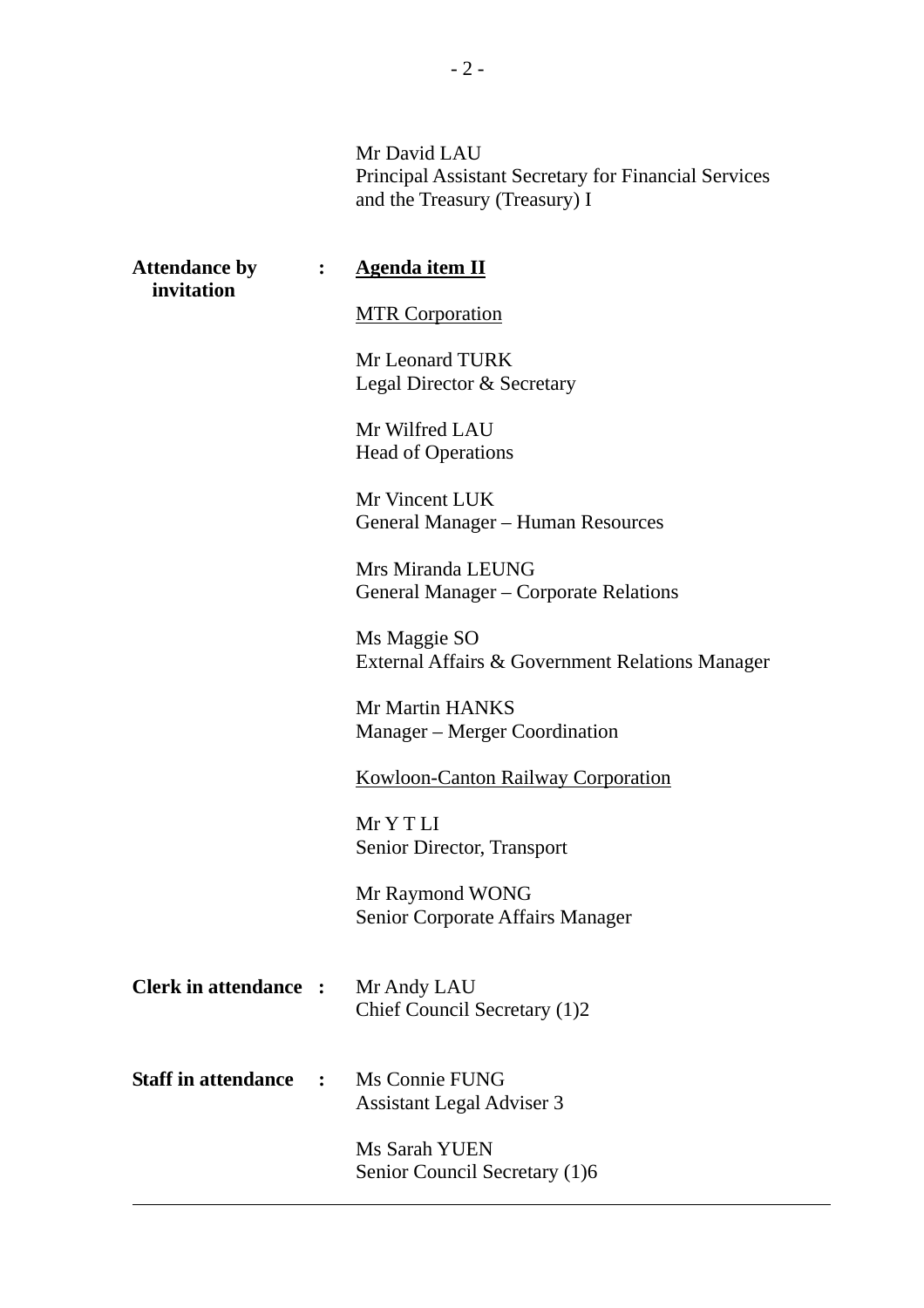# **I Election of Chairman**

### Election of Chairman

 Mr Albert HO, the member who had the highest precedence among members on the membership list, presided at the election of the Chairman of the Subcommittee and invited nominations for the chairmanship. Ms Miriam LAU was nominated by Mr TAM Yiu-chung and the nomination was seconded by Mrs Selina CHOW. Ms Miriam LAU accepted the nomination. As there was no other nomination, Mr HO declared that Ms Miriam LAU was elected Chairman of the Subcommittee.

| $\mathbf{I}$ | Meeting with the Administration and the two railway corporations |                |                                      |
|--------------|------------------------------------------------------------------|----------------|--------------------------------------|
|              | $(LC$ Paper No. $CB(1)208/07-08(01)$ - Administration's          |                | paper<br>on                          |
|              |                                                                  |                | implementation of the rail<br>merger |
|              | LC Paper No. LS 7/07-08                                          |                | Legal Service Division Report        |
|              |                                                                  |                | Subsidiary Legislation<br>on         |
|              |                                                                  |                | tabled in the Legislative            |
|              |                                                                  |                | Council on 31 October 2007           |
|              | LC Paper No. CB(1)209/07-08                                      | $\blacksquare$ | Paper on implementation of rail      |
|              |                                                                  |                | merger prepared by the               |
|              |                                                                  |                | Legislative Council Secretariat      |
|              |                                                                  |                | (Background brief)                   |
|              | LC Paper No. $CB(1)224/07-08(01)$                                |                | Submission from Kowloon              |
|              |                                                                  |                | Railway<br>Workers<br>Canton         |
|              |                                                                  |                | Union dated 8 November 2007)         |

2. The Subcommittee deliberated (index of proceedings attached at **Annex**).

3. The Subcommittee examined the final preparations for implementing the merger of the Mass Transit Railway (MTR) and Kowloon-Canton Railway (KCR) systems on 2 December 2007 (the Merger Date), including integration of ticketing and fare systems, staff arrangement, alignment of safety management systems and publicity arrangements. The two railway corporations advised that staff from both corporations were at the final stage of preparation to ensure smooth transition and all necessary integration tasks would be completed before the Merger Date. Both corporations were ready to effect the merger on 2 December 2007.

Other related matters arising from the rail merger

4. The Subcommittee pointed out that a fully-integrated network could achieve efficiency and productivity gains, resulting in synergies. After the rail merger, the two railway corporations should take advantage of the best practices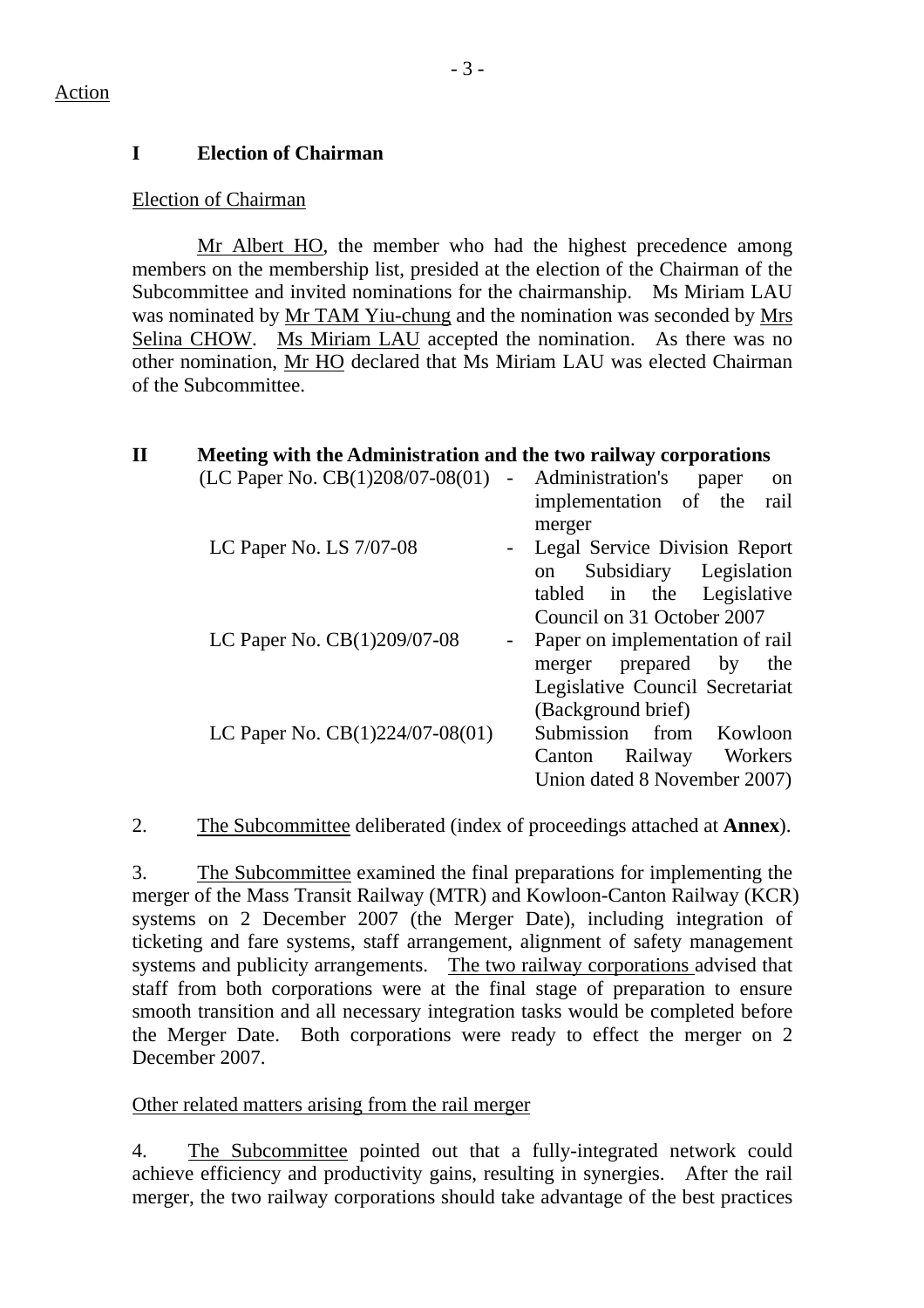#### Action

of each corporation so as to provide a better service to the travelling public. In this respect, members called on the post-merger corporation (MergeCo) to align the best practices of the two railway corporations. They also made various suggestions to the Administration and MTR Corporation Limited (MTRCL) as follows –

- (a) provision of a 50% discount on student fares for the KCR Railway similar to that of the discount rate for the MTR Railway;
- (b) provision of public toilets at MTR stations similar to that of the prevailing practices adopted by Kowloon-Canton Railway Corporation (KCRC);
- (c) introduction of permanent monthly or weekly ticket schemes for railway users;
- (d) improvement to Light Rail services and extension of the fare reduction package to cover Light Rail so as to cater for the transport needs of residents in Tin Shui Wai, Tuen Mun and Yuen Long and relieve their financial burden; and
- (e) examination of how MergeCo could contribute to the development of the local economy of Tin Shui Wai by sponsoring large-scale activities organized for the purpose and/or provision of concessionary fares to attract visitors to the tourist spots there.

5. In response, MTRCL explained that the proposed fare reduction, which amounted to \$600 million for the public per annum, was made possible only because of synergies to be achieved as a result of the merger. The two corporations had estimated that the synergies arising from the merger was only \$450 million per annum. In other words, the revenue foregone due to fare reduction from the first day of the merger had already exceeded the estimated amount of potential synergies. As such, MergeCo could only maintain the status quo with respect to student fare discounts by continuing to provide a 50% discount on student fares for the MTR Railway and would not be able to offer any discount on student fares for the KCR Railway. Likewise, this also explained why there was no more room to reduce the fares of Light Rail. Regarding the introduction and retention of various promotional schemes, MergeCo would review the situation from time to time, having regard to their marketing strategy and passenger demand.

6. As regards members' concerns over the service level of Light Rail, including the congestion in train compartments and at platforms, as well as service frequency, MTRCL advised that KCRC had made arrangements to purchase 22 Light Rail vehicles. On Light Rail fares, the Administration also pointed out that some passengers could enjoy free service for interchange with West Rail and MTRCL had committed to maintaining the West Rail One-Month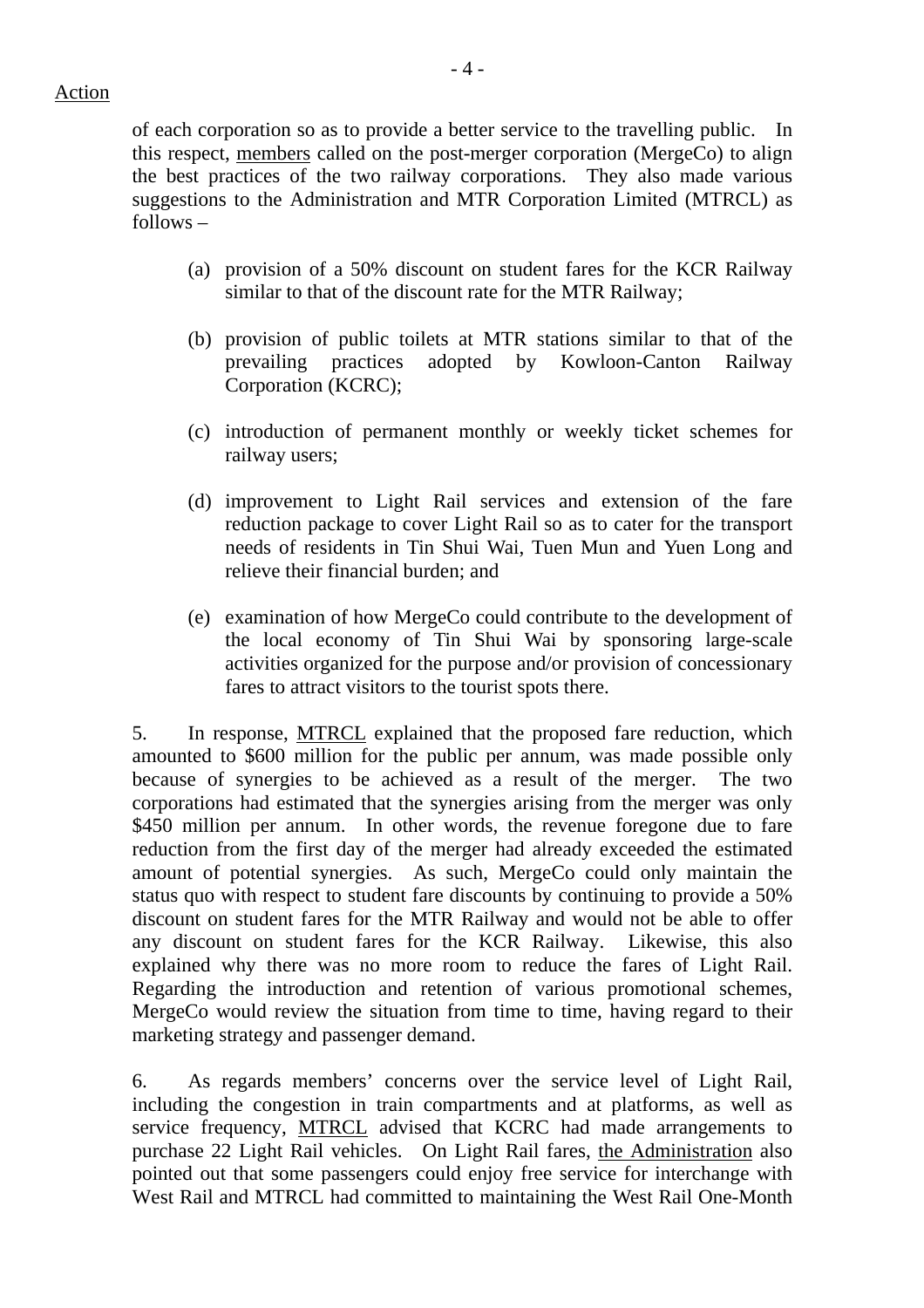Pass and the West Rail Discovery Pass unchanged until end June 2009.

### Follow-up actions

7. As a result of the above deliberations, the two railway corporations agreed to provide a written response to the Subcommittee on members' requests for the following information –

- (a) an estimate of the revenue foregone if student discount fares were extended to the KCR network; and
- (b) an example to illustrate the student fares for travelling between the MTR and KCR networks after the rail merger.

### The way forward

8. The Subcommittee completed its deliberations on and was in support of the Commencement Notice. The Subcommittee then deliberated on whether individual members wished to address the Council on the Notice at its meeting to be held on 28 November 2007. After deliberation, the Subcommittee agreed that a circular should be issued to invite members to indicate their intention to address the Council. The Clerk also reminded members that a Member who wished to seek the President's permission to address the Council under Rule 21(5) of the Rules of Procedure on subsidiary legislation tabled in the Council should provide an advance copy of the intended address to the President.

(*Post-meeting note*: A circular in this regard was issued to members vide LC Paper No. CB(1)232/07-08 dated 9 November 2007.)

## **III Any other business**

9. There being no other business, the meeting ended at 5:45 pm.

Council Business Division 1 Legislative Council Secretariat 11 December 2007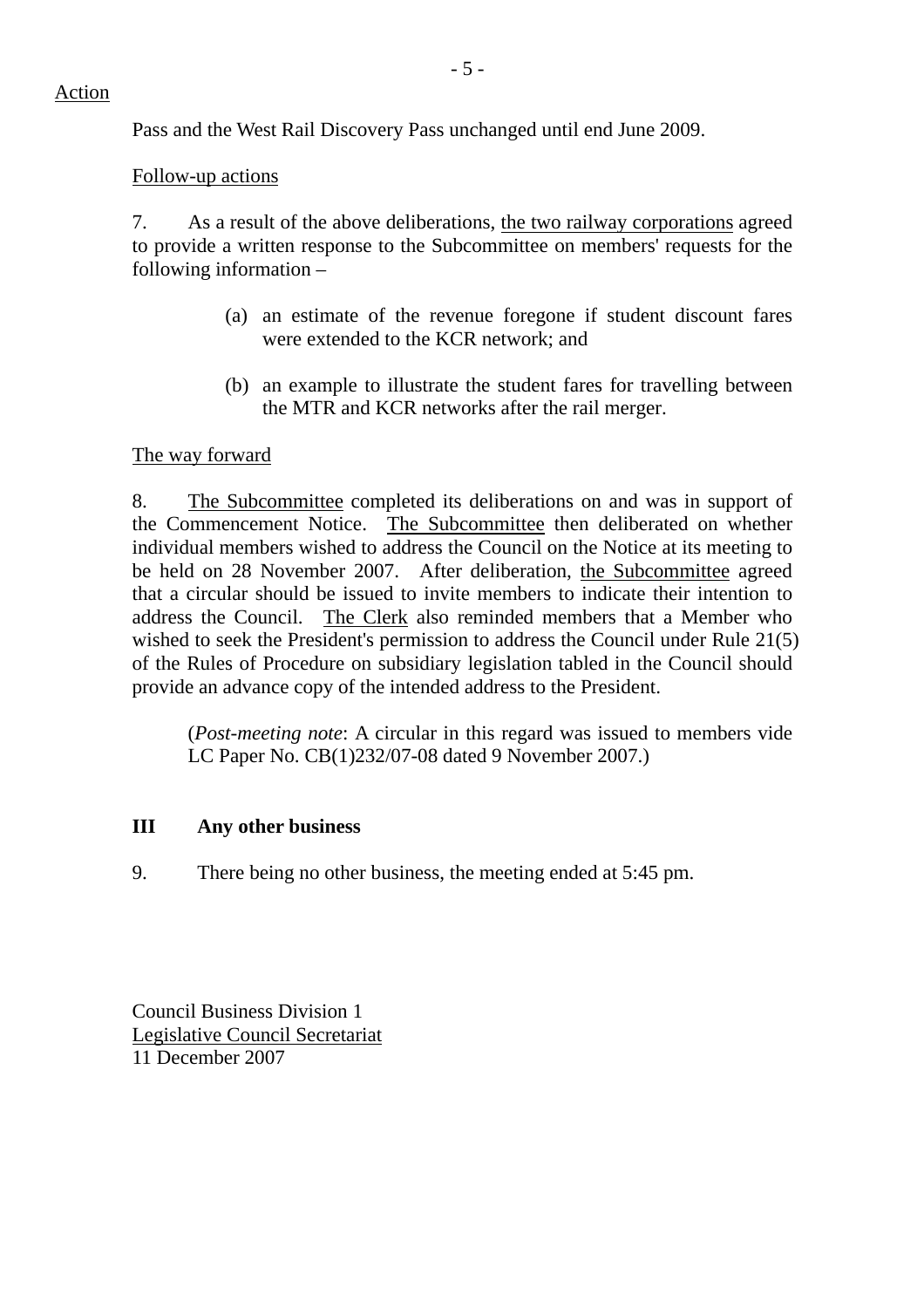### **Proceedings of the meeting of the Subcommittee on Rail Merger Ordinance (Commencement) Notice on Thursday, 8 November 2007, at 4:30 pm in the Chamber of the Legislative Council Building**

| <b>Time</b><br>marker | <b>Speaker</b>                                                                                                          | Subject(s)                                                                                                                                                                                                                                                                                                                                                                                                                        | <b>Action</b><br>required |  |  |
|-----------------------|-------------------------------------------------------------------------------------------------------------------------|-----------------------------------------------------------------------------------------------------------------------------------------------------------------------------------------------------------------------------------------------------------------------------------------------------------------------------------------------------------------------------------------------------------------------------------|---------------------------|--|--|
|                       | Agenda Item I - Election of Chairman                                                                                    |                                                                                                                                                                                                                                                                                                                                                                                                                                   |                           |  |  |
| 000000 -<br>000039    | Mr Albert HO<br>Mr TAM Yiu-chung<br>Mrs Selina CHOW<br>Ms Miriam LAU                                                    | - Election of Chairman                                                                                                                                                                                                                                                                                                                                                                                                            |                           |  |  |
|                       |                                                                                                                         | Agenda Item II - Meeting with the Administration and the two railway corporations                                                                                                                                                                                                                                                                                                                                                 |                           |  |  |
| 000040 -<br>000251    | Chairman                                                                                                                | - Opening remarks                                                                                                                                                                                                                                                                                                                                                                                                                 |                           |  |  |
| 000252 -<br>001421    | Chairman<br>Administration<br><b>MTR Corporation Limited</b><br>(MTRCL)<br>Kowloon-Canton Railway<br>Corporation (KCRC) | Briefing by the Administration, MTRCL<br>$\blacksquare$<br>and KCRC on the final preparations for<br>implementing the rail merger<br>(LC Paper No. CB(1)208/07-08(01))                                                                                                                                                                                                                                                            |                           |  |  |
| 001422 -<br>001939    | Chairman<br>Mr Jeffrey LAM<br><b>MTRCL</b>                                                                              | Discussion on the need to extend the<br>50% fare discount for students traveling<br>on the MTR Railway to students<br>traveling on the KCR Railway<br>Discussion on when single journey<br>ticket users could enjoy the abolition of<br>the second boarding charge                                                                                                                                                                |                           |  |  |
| 001940 -<br>002446    | Mr WONG Kwok-hing<br><b>MTRCL</b><br>Administration                                                                     | Mr WONG Kwok-hing's emphasis on<br>$\overline{\phantom{a}}$<br>the need to improve communication<br>with staff to address their concerns<br>about job security and job grading<br>Administration's<br>MTRCL<br>the<br>and<br>recapitulation of the efforts made to<br>address the above concerns                                                                                                                                  |                           |  |  |
| 002447 -<br>002932    | Ir Dr Raymond HO<br><b>MTRCL</b>                                                                                        | Discussion on<br>the proposal to retain the title<br>$\mathbf{i}$<br>"Engineer" for staff in the existing<br>KCRC engineer grade<br>ii) the need to address staff concerns<br>about job grading and career<br>development opportunities,<br>and<br>non-frontline staff's concern about<br>the selection process<br>iii) the need to gear up communication<br>with professional staff, who were<br>not represented in trade unions |                           |  |  |
| 002933 -              | Chairman                                                                                                                | Mr LEE Cheuk-yan's expression of                                                                                                                                                                                                                                                                                                                                                                                                  |                           |  |  |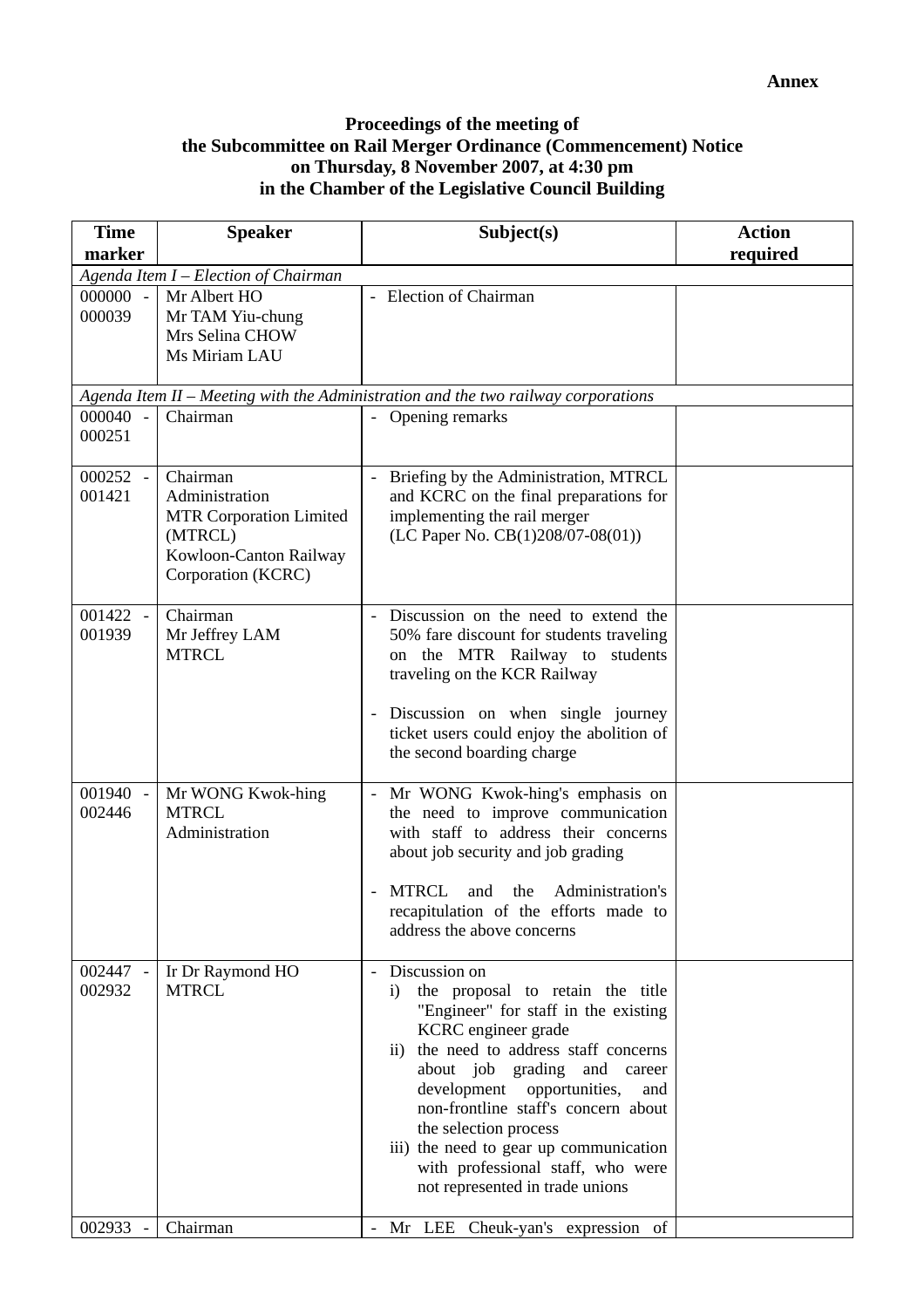| <b>Time</b><br>marker | <b>Speaker</b>                                | Subject(s)                                                                                                                                                                                                                                                                                                                                                                                                                                                                                                                                                                   | <b>Action</b><br>required |
|-----------------------|-----------------------------------------------|------------------------------------------------------------------------------------------------------------------------------------------------------------------------------------------------------------------------------------------------------------------------------------------------------------------------------------------------------------------------------------------------------------------------------------------------------------------------------------------------------------------------------------------------------------------------------|---------------------------|
| 003612                | Mr LEE Cheuk-yan<br><b>MTRCL</b>              | regrets that Light Rail would be<br>excluded from the fare reduction<br>package to be effected by the rail<br>merger, and that with the large profits<br>made by MTRCL and substantial<br>funding<br>Government<br>for<br>railway<br>development,<br>the<br>post-merger<br>corporation (MergeCo) should find it<br>difficult to extend discount on student<br>fares to the KCR Railway<br>Enquiry and explanation of how student<br>Ξ.<br>discount would be worked out if the trip<br>concerned<br>straddled<br>railway<br>two                                               |                           |
| 003613 -<br>004159    | Mr Albert HO<br><b>KCRC</b><br>Administration | systems<br>Mr Albert HO's query of the benefits<br>which the rail merger could bring if<br>would continue to be no<br>there<br>discount on student fares for the KCRC<br>Railway, and no public toilets at MTR<br>stations<br>Discussion on continuation of the free<br>service for interchange with West Rail<br>and the West Rail One-Month Pass on a<br>long-term basis<br>Administration's explanation of the<br>Ξ.<br>reason for not extending student fare                                                                                                             |                           |
| 004200<br>004924      | Chairman<br>Ms LI Fung-ying<br><b>MTRCL</b>   | discount to the KCR Railway<br>Ms LI Fung-ying's reference to the<br>concerns put forward in the submission<br>from Kowloon Canton Railway Workers<br>Union dated 8 November 2007<br>(LC Paper No. CB(1)224/07-08)<br>MTRCL's response to the concerns<br>highlighted above<br>Discussion on the need and viability of<br>issuing as early as practicable the<br>appointment<br>letter<br>from<br>the<br>of the<br>railway<br>management<br>two<br>corporations indicating that the staff<br>would be transferred to MergeCo on the<br>Merger Date on their prevailing terms |                           |
| 004925 -<br>005519    | Chairman<br>Mrs Selina CHOW<br><b>MTRCL</b>   | Mrs Selina CHOW's indication of the<br>Liberal Party's support for the rail<br>merger, and emphasis on the need<br>to ensure that the free service for<br>$\bf{1)}$<br>interchange with West Rail would<br>continue on a long-term basis                                                                                                                                                                                                                                                                                                                                     |                           |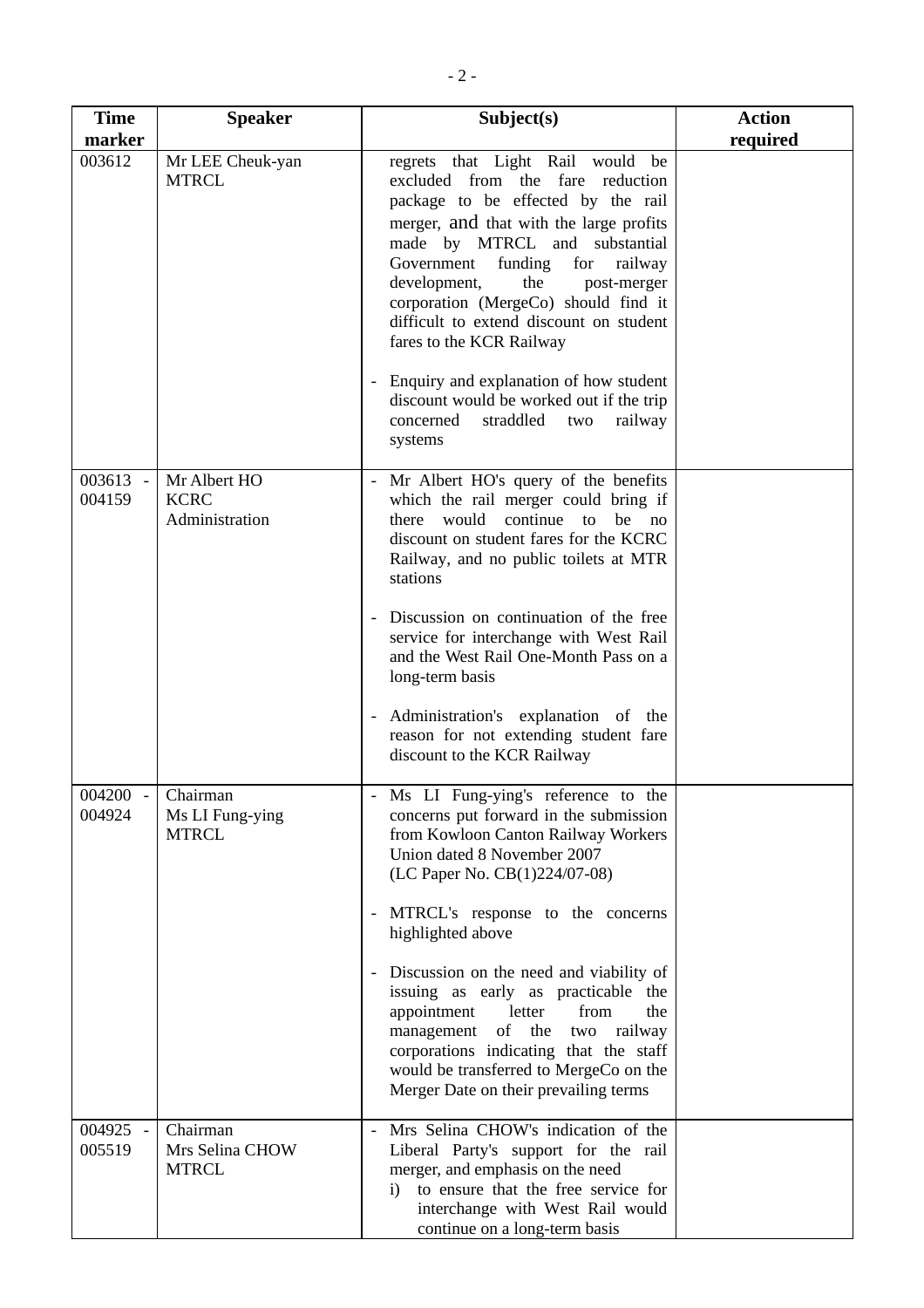| <b>Time</b>                | <b>Speaker</b>                             | Subject(s)                                                                                                                                                                                                                                                                                                                                                                                                                                                                                                                                                                                                                                                                                                                                                                                      | <b>Action</b>                                                                        |
|----------------------------|--------------------------------------------|-------------------------------------------------------------------------------------------------------------------------------------------------------------------------------------------------------------------------------------------------------------------------------------------------------------------------------------------------------------------------------------------------------------------------------------------------------------------------------------------------------------------------------------------------------------------------------------------------------------------------------------------------------------------------------------------------------------------------------------------------------------------------------------------------|--------------------------------------------------------------------------------------|
| marker                     |                                            | ii) to introduce suitable improvement<br>measures to enhance the rail<br>services in Tuen Mun, Yuen Long<br>and Tin Shui Wai, so as to cater for<br>the transport needs of residents in<br>the areas at affordable prices<br>iii) to extend discount on student fares<br>to the KCR Railway<br>iv) for MergeCo to seriously examine<br>how it could contribute to the<br>development of the local economy<br>of Tin Shui Wai by sponsoring<br>large-scale activities organized for<br>the purpose                                                                                                                                                                                                                                                                                               | required                                                                             |
| 005520<br>$\sim$<br>005832 | Mr TAM Yiu-chung<br><b>MTRCL</b>           | Mr TAM Yiu-chung's echo of Mrs<br>Selina CHOW's view in ii) above, and<br>emphasis on the need to gear up<br>publicity efforts to familiarize the<br>travelling public with the new fare table<br>which would take effect upon the rail<br>merger                                                                                                                                                                                                                                                                                                                                                                                                                                                                                                                                               |                                                                                      |
| 005833<br>$\sim$<br>010345 | Chairman<br>Mr Jeffrey LAM<br><b>MTRCL</b> | Discussion on<br>$\mathbf{i}$<br>the<br>time<br>required<br>effect<br>to<br>of<br>barrier<br>free<br>provision<br>interchanges at Nam Cheong, Mei<br>Foo and Kowloon Tong stations<br>and integration of operations at<br>those stations and at Tsim Sha<br>Tsui station<br>extension of the discount<br>11)<br>on<br>student fares to the KCR Railway                                                                                                                                                                                                                                                                                                                                                                                                                                          |                                                                                      |
| 010346 -<br>010859         | Mr LEE Cheuk-yan<br><b>MTRCL</b>           | Mr LEE Cheuk-yan's request for an<br>$\overline{\phantom{a}}$<br>estimation of the revenue foregone if<br>student discount fares were extended to<br>the KCR network and examples to<br>illustrate the student fares for travelling<br>between the MTR and KCR networks<br>after the rail merger<br>Mr LEE's emphasis on the need to<br>enhance transparency in the number of<br>available<br>vacancies<br>for<br>staff<br>redeployment and the number of posts<br>to be retained in every job category to<br>facilitate non-frontline staff's decision<br>on whether to apply for redeployment or<br>opt for the Voluntary Separation<br>Scheme (VSS)<br>Discussion<br>the<br>alternative<br>$_{\rm on}$<br>arrangement to allow concerned staff to<br>opt for VSS after the completion of the | The<br>railway<br>two<br>corporations<br>to take<br>follow-up<br>necessary<br>action |